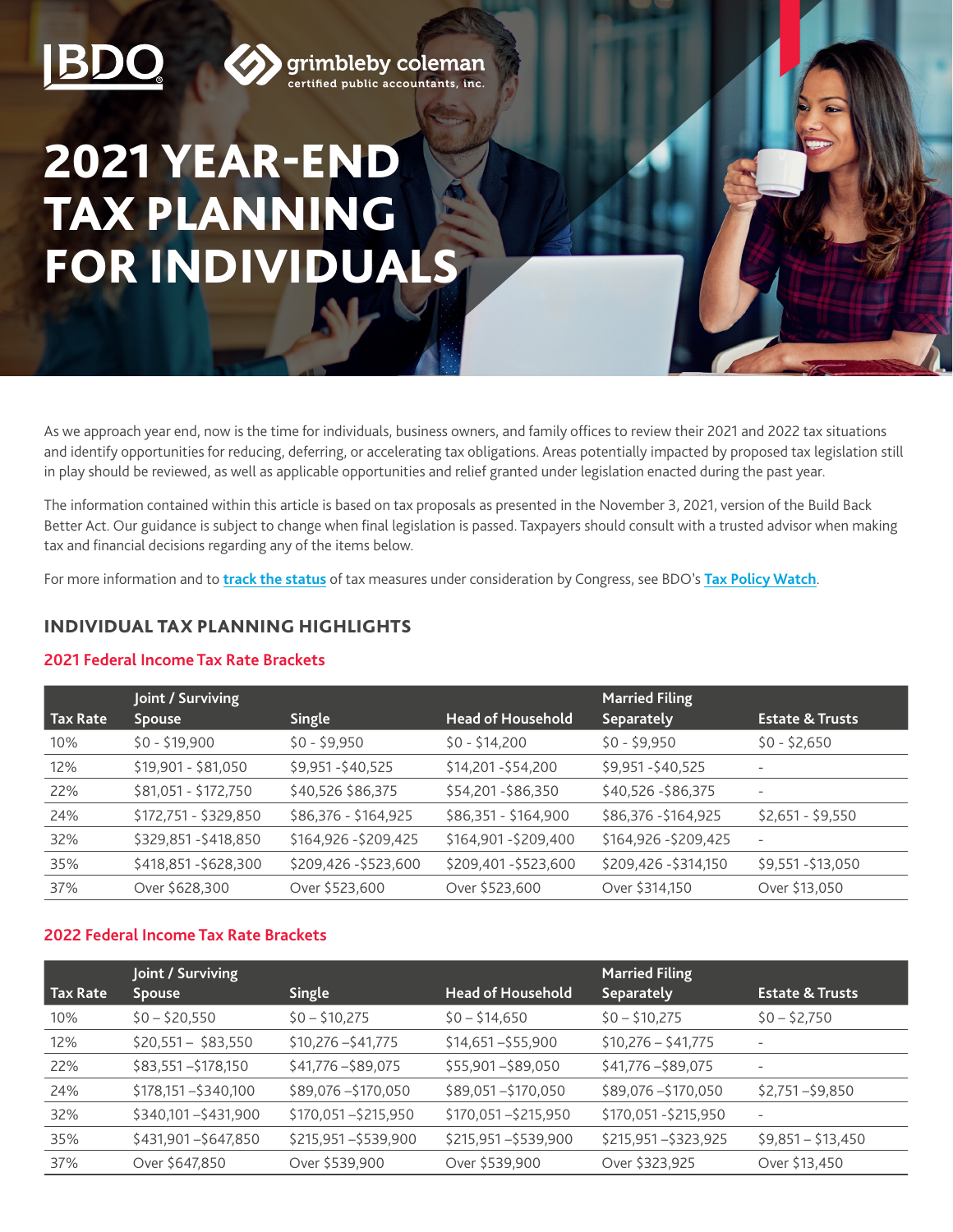## PROPOSED SURCHARGE ON HIGH-INCOME INDIVIDUALS, ESTATES AND TRUSTS

The draft Build Back Better Act released on November 3, 2021, would impose a 5% surcharge on modified adjusted gross income that exceeds \$5 million for married individuals filing separately, \$200,000 for estates and trusts and \$10 million for all other individuals. An **additional** 3% surcharge would be imposed on modified adjusted gross income in excess of \$12.5 million for married individuals filing separately, \$500,000 for estates and trusts and \$25 million for all other individuals. The proposal would be effective for taxable years beginning after December 31, 2021 (i.e., beginning in 2022).

While keeping the proposed surcharges in mind, taxpayers should consider whether they can minimize their tax bills by shifting income or deductions between 2021 and 2022. Ideally, income should be received in the year with the lower marginal tax rate, and deductible expenses should be paid in the year with the higher marginal tax rate. If the marginal tax rate is the same in both years, deferring income from 2021 to 2022 will produce a one-year tax deferral and accelerating deductions from 2022 to 2021 will lower the 2021 income tax liability.

Actions to consider that may result in a reduction or deferral of taxes include:

Delaying closing capital gain transactions until after year end or structuring 2021 transactions as installment sales so that gain is deferred past 2021 (also see *Long Term Capital Gains*, below).

Considering whether to trigger capital losses before the end of 2021 to offset 2021 capital gains.

Delaying interest or dividend payments from closely held corporations to individual business-owner taxpayers.

Deferring commission income by closing sales in early 2022 instead of late 2021.

Accelerating deductions for expenses such as mortgage interest and charitable donations (including donations of appreciated property) into 2021 (subject to AGI limitations).

Evaluating whether non-business bad debts are worthless by the end of 2021 and should be recognized as a short-term capital loss.

Shifting investments to municipal bonds or investments that do not pay dividends to reduce taxable income in future years.

On the other hand, taxpayers that will be in a higher tax bracket in 2022 or that would be subject to the proposed 2022 surcharges may want to consider potential ways to move taxable income from 2022 into 2021, such that the taxable income is taxed at a lower tax rate. Current year actions to consider that could reduce 2022 taxes include:

Accelerating capital gains into 2021 or deferring capital losses until 2022.

Electing out of the installment sale method for 2021 installment sales.

Deferring deductions such as large charitable contributions to 2022.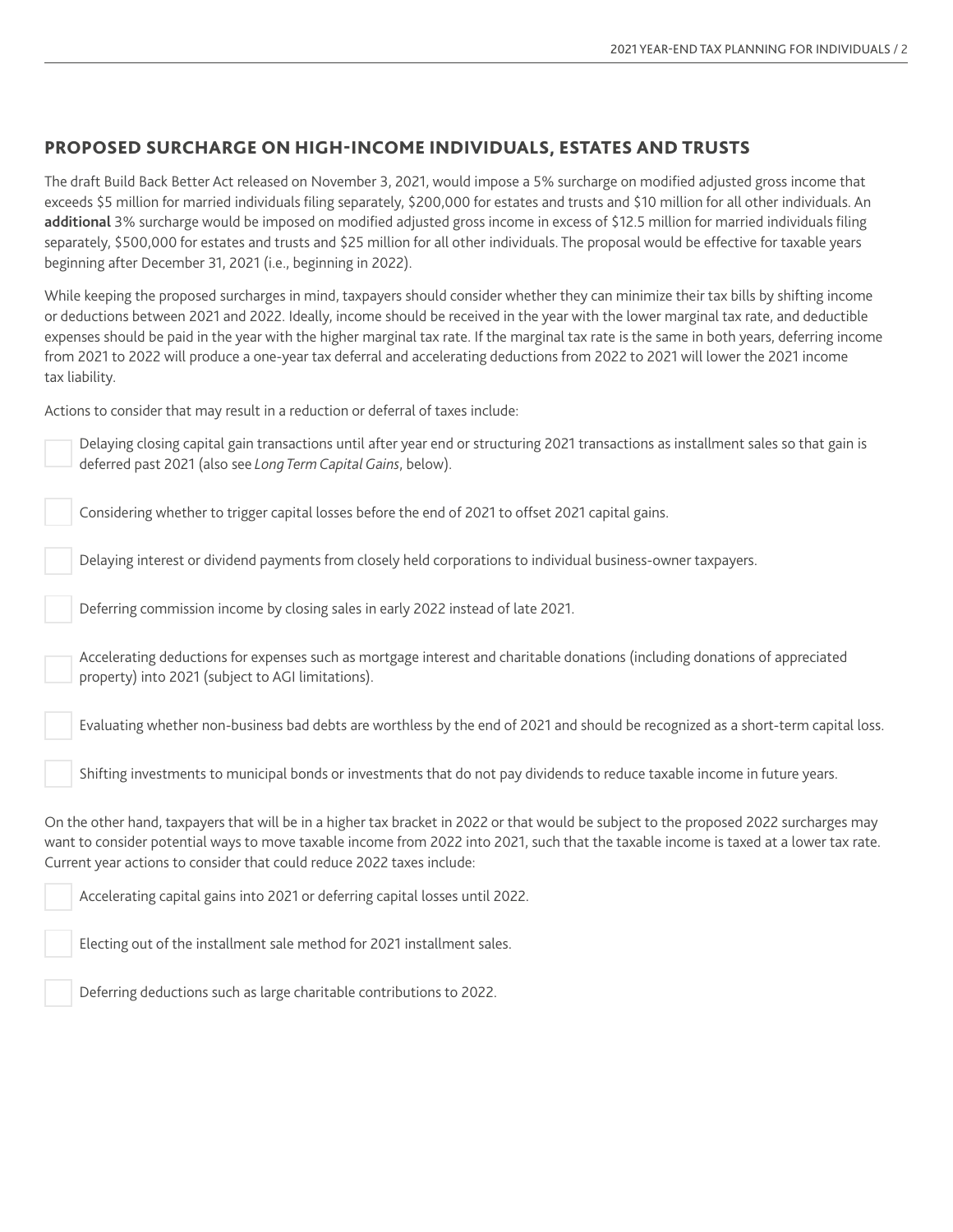## LONG-TERM CAPITAL GAINS

The long-term capital gains rates for 2021 and 2022 are shown below. The tax brackets refer to the taxpayer's taxable income. Capital gains also may be subject to the 3.8% Net Investment Income Tax.

## **2021 Long-Term Capital Gains Rate Brackets**

| Long-Term Capital     | Joint / Surviving    |                      |                          | <b>Married Filing</b> |                             |
|-----------------------|----------------------|----------------------|--------------------------|-----------------------|-----------------------------|
| <b>Gains Tax Rate</b> | <b>Spouse</b>        | Single               | <b>Head of Household</b> | <b>Separately</b>     | <b>Estates &amp; Trusts</b> |
| 0%                    | $$0 - $80.800$       | \$0 - \$40,400       | $SO - S54,100$           | \$0 - \$40,400        | \$0 - \$2.700               |
| 15%                   | \$80,801 - \$501,600 | \$40,401 - \$445,850 | \$54,101 - \$473,750     | $$40,401 - $250,800$  | $$2,701 - $13,250$          |
| 20%                   | Over \$501,600       | Over \$445,850       | Over \$473,750           | Over \$250,800        | Over \$13,250               |

#### **2022 Long-Term Capital Gains Rate Brackets**

| Long-Term Capital     | Joint / Surviving    |                      |                          | <b>Married Filing</b> |                             |
|-----------------------|----------------------|----------------------|--------------------------|-----------------------|-----------------------------|
| <b>Gains Tax Rate</b> | <b>Spouse</b>        | Single               | <b>Head of Household</b> | <b>Separately</b>     | <b>Estates &amp; Trusts</b> |
| 0%                    | $$0 - $83.350$       | \$0 - \$41.675       | \$0 - \$55.800           | \$0 - \$41.675        | $$0 - $2,800$               |
| 15%                   | \$83,351 - \$517,200 | \$41,676 - \$459,750 | \$55,801 - \$488,500     | \$41,676 - \$258,600  | \$2,801 - \$13,700          |
| 20%                   | Over \$517,200       | Over \$459,750       | Over \$448,500           | Over \$258,600        | Over \$13,700               |

Long-term capital gains (and qualified dividends) are subject to a lower tax rate than other types of income. Investors should consider the following when planning for capital gains:

Holding capital assets for more than a year (more than three years for assets attributable to carried interests) so that the gain upon disposition qualifies for the lower long-term capital gains rate.

Considering long-term **[deferral strategies for capital gains](https://www.bdo.com/insights/tax/federal-tax/key-tax-strategies-to-consider-for-capital-gains)** such as reinvesting capital gains into designated qualified opportunity zones.

Investing in, and holding, "**[qualified small business stock](https://www.bdo.com/insights/industries/private-equity/qualified-small-business-stock-can-provide-a-strat)**" for at least five years. (Note that the November 3 draft of the Build Back Better Act would limit the 100% and 75% exclusion available for the sale of qualified small business stock for dispositions after September 13, 2021.)

Donating appreciated property to a qualified charity to avoid long term capital gains tax (also see *Charitable Contributions*, below).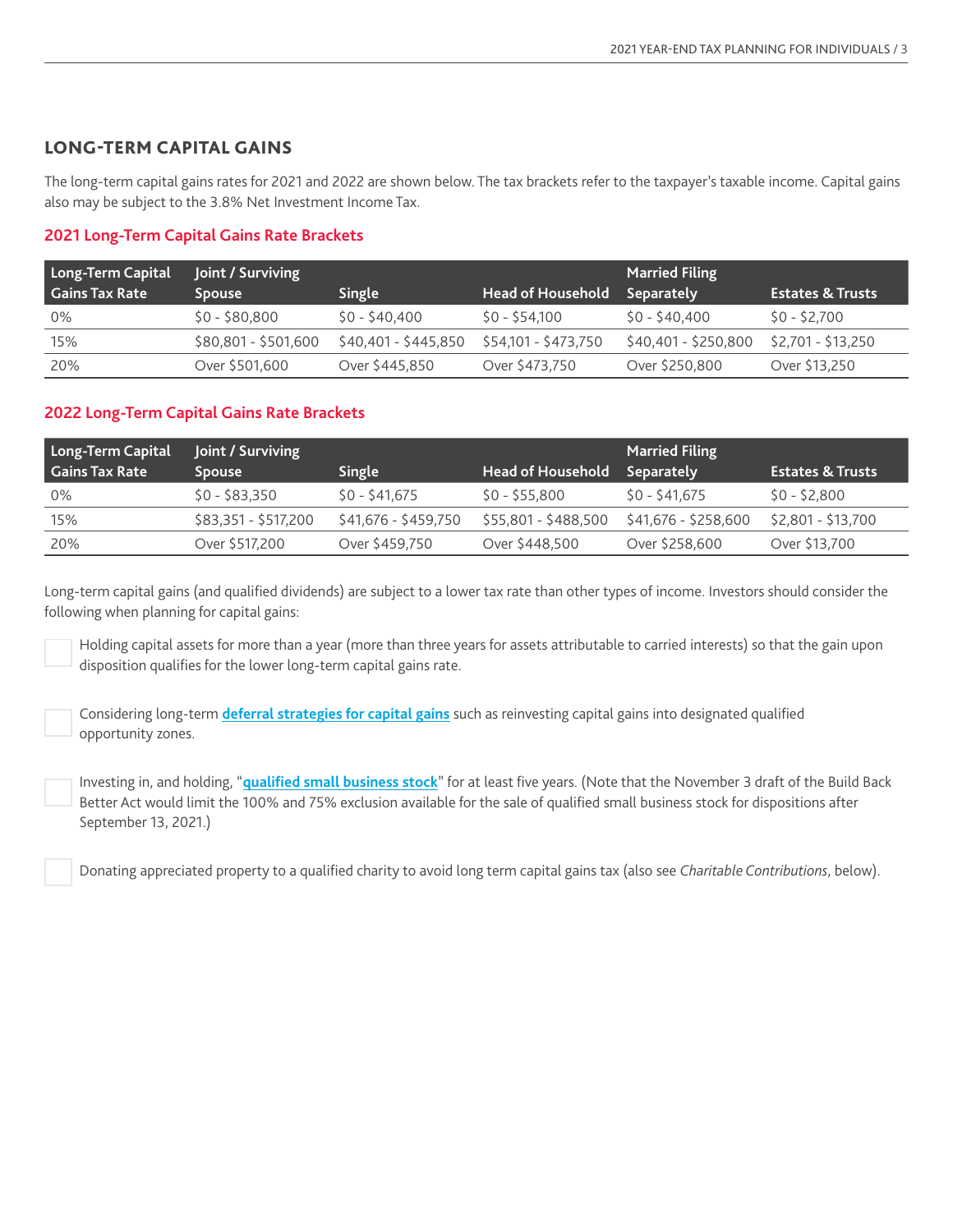## NET INVESTMENT INCOME TAX

An additional 3.8% net investment income tax (NIIT) applies on net investment income above certain thresholds. For 2021, net investment income does not apply to income derived in the ordinary course of a trade or business in which the taxpayer materially participates. Similarly, gain on the disposition of trade or business assets attributable to an activity in which the taxpayer materially participates is not subject to the NIIT.

The November 3 version of the Build Back Better Act would broaden the application of the NIIT. Under the proposed legislation, the NIIT would apply to all income earned by high income taxpayers unless such income is otherwise subject to self-employment or payroll tax. For example, high income pass-through entity owners would be subject to the NIIT on their distributive share income and gain that is not subject to self-employment tax. In conjunction with other tax planning strategies that are being implemented to reduce income tax or capital gains tax, impacted taxpayers may want to consider the following tax planning to minimize their NIIT liabilities:

Deferring net investment income for the year.

Accelerating into 2021 income from pass-through entities that would be subject to the expanded definition of net investment income under the proposed tax legislation.

#### SOCIAL SECURITY TAX

The Old-Age, Survivors, and Disability Insurance (OASDI) program is funded by contributions from employees and employers through FICA tax. The FICA tax rate for both employees and employers is 6.2% of the employee's gross pay, but only on wages up to \$142,800 for 2021 and \$147,000 for 2022. Self-employed persons pay a similar tax, called SECA (or self-employment tax), based on 12.4% of the net income of their businesses.

Employers, employees, and self-employed persons also pay a tax for Medicare/Medicaid hospitalization insurance (HI), which is part of the FICA tax, but is not capped by the OASDI wage base. The HI payroll tax is 2.9%, which applies to earned income only. Self-employed persons pay the full amount, while employers and employees each pay 1.45%. An extra 0.9% Medicare (HI) payroll tax must be paid by individual taxpayers on earned income that is above certain adjusted gross income (AGI) thresholds, i.e., \$200,000 for individuals, \$250,000 for married couples filing jointly and \$125,000 for married couples filing separately. However, employers do not pay this extra tax.

#### LONG-TERM CARE INSURANCE AND SERVICES

Premiums an individual pays on a qualified long-term care insurance policy are deductible as a medical expense. The maximum deduction amount is determined by an individual's age. The following table sets forth the deductible limits for 2021 and 2022 (the limitations are per person, not per return):

| Age                     | <b>Deduction Limitation 2021</b> | <b>Deduction Limitation 2022</b> |
|-------------------------|----------------------------------|----------------------------------|
| 40 or under             | \$450                            | \$450                            |
| Over 40 but not over 50 | \$850                            | \$850                            |
| Over 50 but not over 60 | \$1.690                          | \$1,690                          |
| Over 60 but not over 70 | \$4,520                          | \$4.510                          |
| Over 70                 | \$5.640                          | \$5,640                          |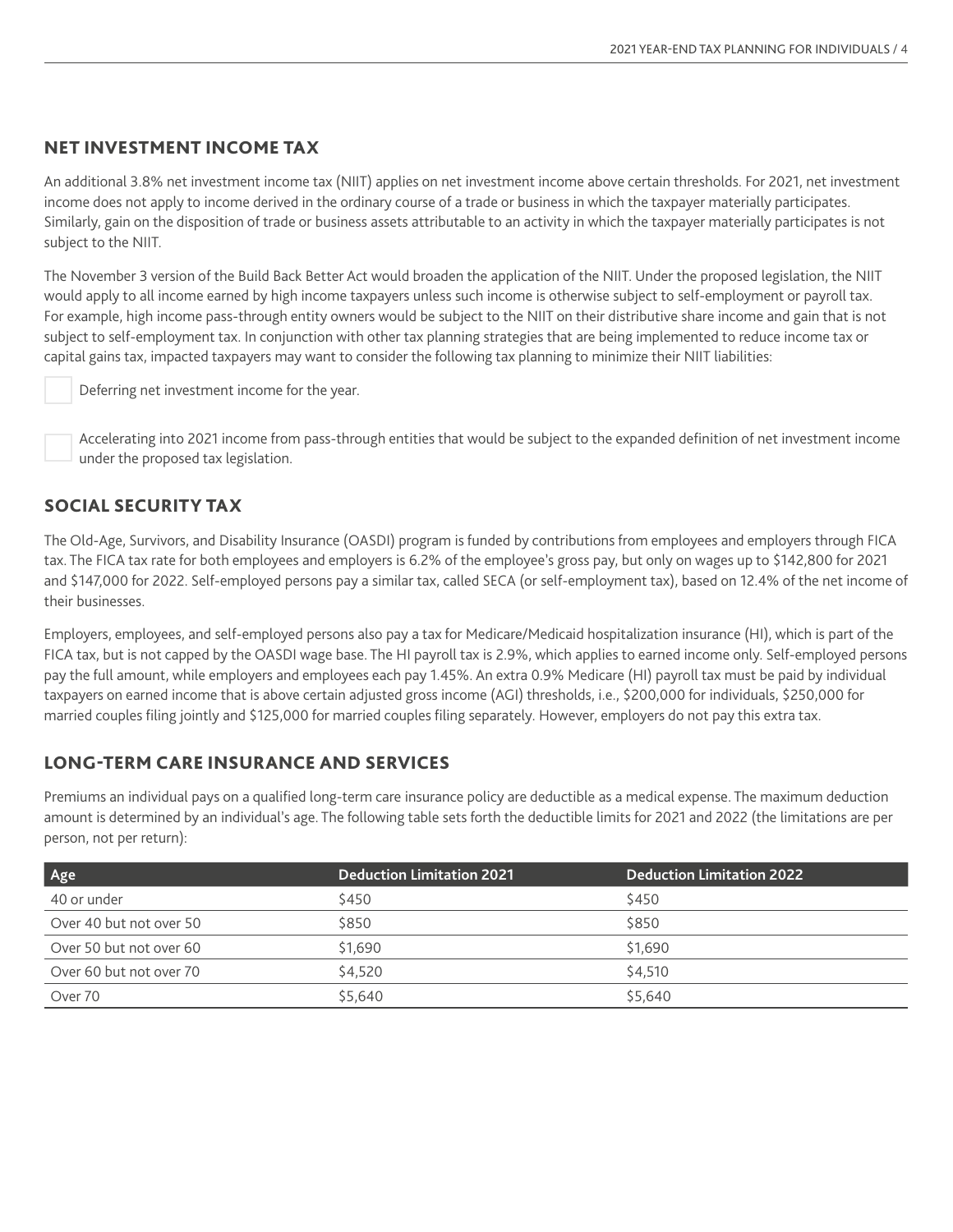#### RETIREMENT PLAN CONTRIBUTIONS

Individuals may want to maximize their annual contributions to qualified retirement plans and Individual Retirement Accounts (IRAs) while keeping in mind the current proposed tax legislation that would limit contributions and conversions and require minimum distributions beginning in 2029 for large retirement funds without regard to the taxpayer's age.

The maximum amount of elective contributions that an employee can make in 2021 to a 401(k) or 403(b) plan is \$19,500 (\$26,000 if age 50 or over and the plan allows "catch up" contributions). For 2022, these limits are \$20,500 and \$27,000, respectively.

The [SECURE Act](https://www.bdo.com/insights/tax/compensation-benefits/new-opportunities-for-workplace-retirement-plans-u) permits a penalty-free withdrawal of up to \$5,000 from traditional IRAs and qualified retirement plans for qualifying expenses related to the birth or adoption of a child after December 31, 2019. The \$5,000 distribution limit is per individual, so a married couple could each receive \$5,000.

Under the **[SECURE Act](https://www.bdo.com/insights/tax/compensation-benefits/new-opportunities-for-workplace-retirement-plans-u)**, individuals are now able to contribute to their traditional IRAs in or after the year in which they turn 70½.

The SECURE Act changes the age for required minimum distributions (RMDs) from tax-qualified retirement plans and IRAs from age 70½ to age 72 for individuals born on or after July 1, 1949. Generally, the first RMD for such individuals is due by April 1 of the year after the year in which they turn 72.

Individuals age 70½ or older can donate up to \$100,000 to a qualified charity directly from a taxable IRA.

The SECURE Act generally requires that designated beneficiaries of persons who die after December 31, 2019, take inherited plan benefits over a 10-year period. Eligible designated beneficiaries (i.e., surviving spouses, minor children of the plan participant, disabled and chronically ill beneficiaries and beneficiaries who are less than 10 years younger than the plan participant) are not limited to the 10-year payout rule. Special rules apply to certain trusts.

Small businesses can contribute the lesser of (i) 25% of employees' salaries or (ii) an annual maximum set by the IRS each year to a Simplified Employee Pension (SEP) plan by the extended due date of the employer's federal income tax return for the year that the contribution is made. The maximum SEP contribution for 2021 is \$58,000. The maximum SEP contribution for 2022 is \$61,000. The calculation of the 25% limit for self-employed individuals is based on net self-employment income, which is calculated after the reduction in income from the SEP contribution (as well as for other things, such as self-employment taxes).

2021 could be the final opportunity to convert non-Roth after-tax savings in qualified plans and IRAs to Roth accounts if legislation passes in its current form. Proposed legislation would prohibit all taxpayers from funding Roth IRAs or designated Roth accounts with after-tax contributions starting in 2022, and high-income taxpayers from converting retirement accounts attributable to pre-tax or deductible contributions to Roths starting in 2032.

Proposed legislation would require wealthy savers of all ages to substantially draw down retirement balances that exceed \$10 million after December 31, 2028, with potential income tax payments on the distributions. As account balances approach the mandatory distribution level, extra consideration should be given before making an annual contribution.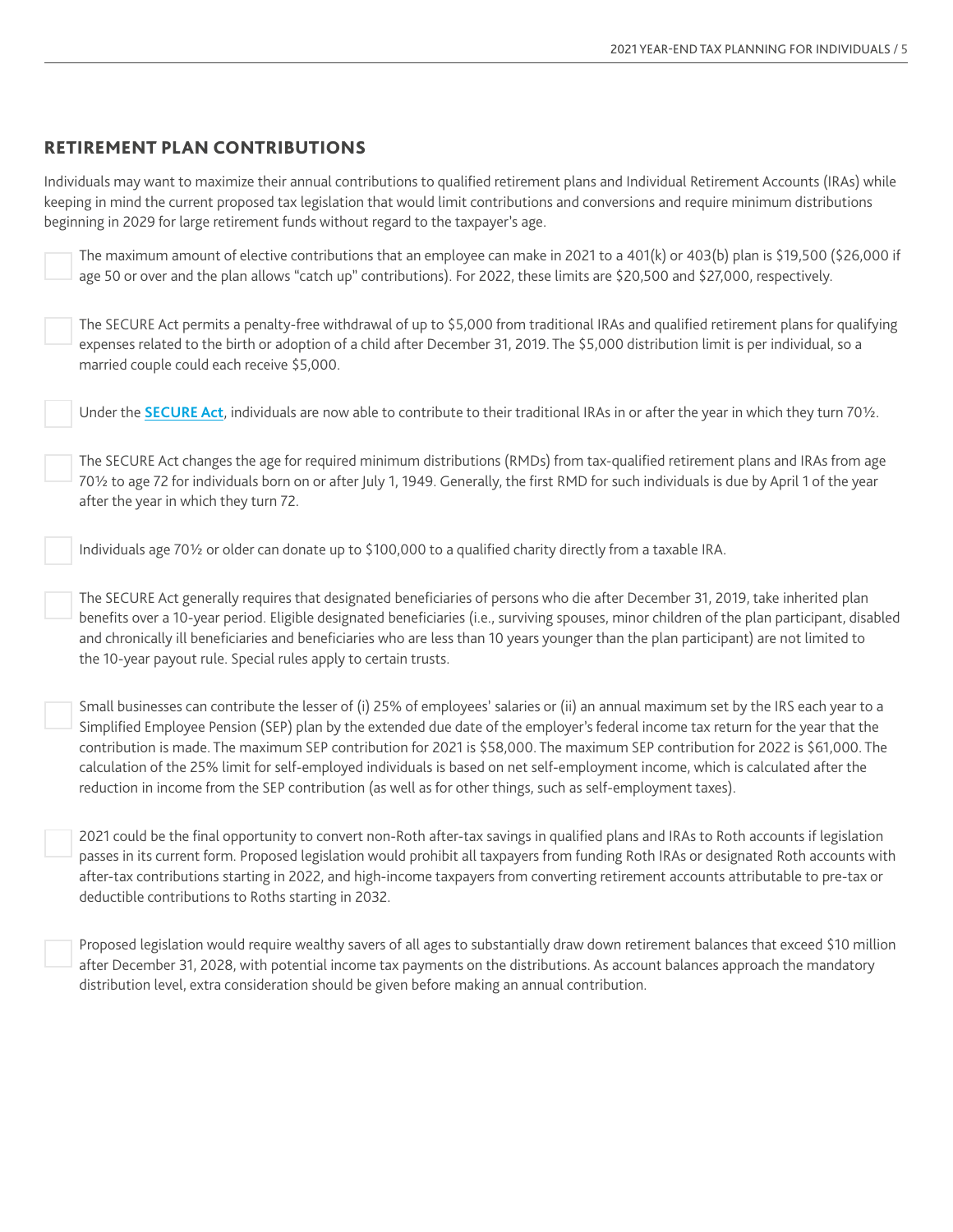## FOREIGN EARNED INCOME EXCLUSION

The foreign earned income exclusion is \$108,700 in 2021, to be increased to \$112,000 in 2022.

# ALTERNATIVE MINIMUM TAX

A taxpayer must pay either the regular income tax or the alternative minimum tax (AMT), whichever is higher. The established AMT exemption amounts for 2021 are \$73,600 for unmarried individuals and individuals claiming head of household status, \$114,600 for married individuals filing jointly and surviving spouses, \$57,300 for married individuals filing separately and \$25,700 for estates and trusts. For 2022, those amounts are \$75,900 for unmarried individuals and individuals claiming the head of household status, \$118,100 for married individuals filing jointly and surviving spouses, \$59,050 for married individuals filing separately and \$26,500 for estates and trusts.

## KIDDIE TAX

The unearned income of a child is taxed at the parents' tax rates if those rates are higher than the child's tax rate.

# LIMITATION ON DEDUCTIONS OF STATE AND LOCAL TAXES (SALT LIMITATION)

For individual taxpayers who itemize their deductions, the Tax Cuts and Jobs Act (TCJA) introduced a \$10,000 limit on deductions of state and local taxes paid during the year (\$5,000 for married individuals filing separately). The limitation applies to taxable years beginning on or after December 31, 2017 and before January 1, 2026. Various states have enacted new rules that allow owners of pass-through entities to avoid the SALT deduction limitation in certain cases.

The November 3 draft of the Build Back Better Act would extend the TCJA SALT deduction limitation through 2031 and increase the deduction limitation amount to \$72,500 (\$32,250 for estates, trusts and married individuals filing separately). An amendment currently on the table proposes increasing the deduction limitation amount to \$80,000 (\$40,000 for estates, trusts and married individuals filing separately). The proposal would be effective for taxable years beginning after December 31, 2020, therefore applying to the 2021 calendar year.

# CHARITABLE CONTRIBUTIONS

The Taxpayer Certainty and Disaster Relief Act of 2020 extended the temporary suspension of the AGI limitation on certain qualifying cash contributions to publicly supported charities under the CARES Act. As a result, individual taxpayers are permitted to take a charitable contribution deduction for qualifying cash contributions made in 2021 to the extent such contributions do not exceed the taxpayer's AGI. Any excess carries forward as a charitable contribution that is usable in the succeeding five years. Contributions to non-operating private foundations or donor-advised funds are not eligible for the 100% AGI limitation. The limitations for cash contributions continue to be 30% of AGI for non-operating private foundations and 60% of AGI for donor advised funds. The temporary suspension of the AGI limitation on qualifying cash contributions will no longer apply to contributions made in 2022. Contributions made in 2022 will be subject to a 60% AGI limitation. Tax planning around charitable contributions may include:

Maximizing 2021 cash charitable contributions to qualified charities to take advantage of the 100% AGI limitation.

Deferring large charitable contributions to 2022 if the taxpayer would be subject to the proposed individual surcharge tax.

Creating and funding a private foundation, donor advised fund or charitable remainder trust.

Donating appreciated property to a qualified charity to avoid long term capital gains tax.